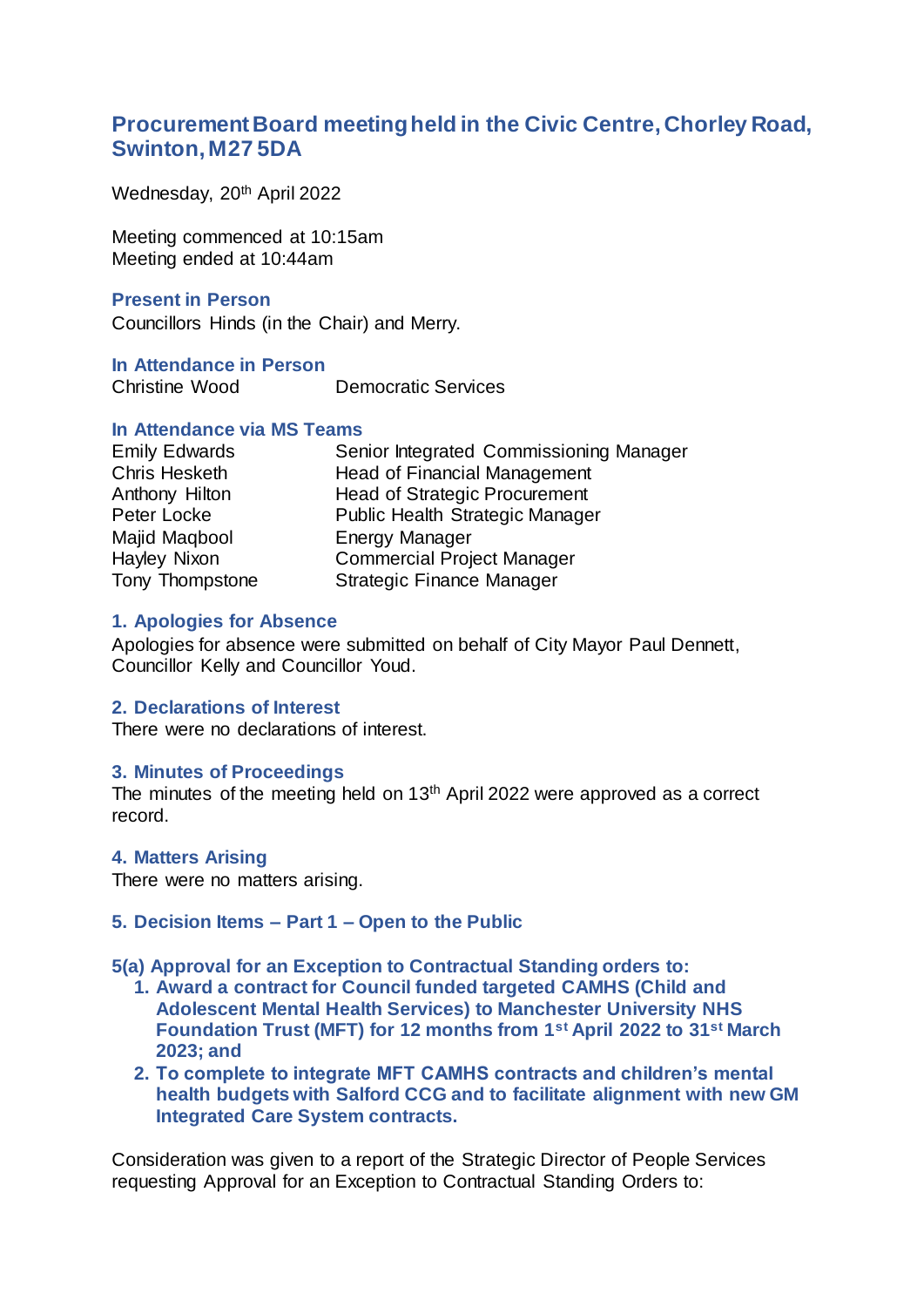- 1. Award a contract for Council funded targeted CAMHS (Child and Adolescent Mental Health Services) to Manchester University NHS Foundation Trust (MFT) for 12 months from 1st April 2022 to 31st March 2023, and
- 2. To complete work to integrate MFT CAMHS contracts and children's mental health budgets with Salford CCG and to facilitate alignment with new GM Integrated Care System contracts.

The Board was reminded that the previous exception period had been granted to enable the integration of the Council funded targeted CAMHS contracts with Salford Clinical Commissioning Group (CCG) for the provision of these services. The ambition to integrate CCG and Council budgets and contracts for Children's and Young People's Mental Health services had been agreed a number of years previously and the Council had acted as both Executive Lead and Commissioner for the children's mental health ('Thrive') programme for the previous 4 years, supported by the appointment of an Integrated Senior Commissioning Manager for Children's and Young People's Mental Health in April 2018.

It was reported that the integration of Children's and Young People's Mental health budgets and contracts had been significantly hindered due to COVID and the formal proposals that were first made to MFT in December 2019 for a new integrated contract could not be progressed due to NHS England requirements to pay NHS providers on a block contract basis to ensure guaranteed financial flow to providers to achieve business continuity and service delivery (accessibility) with minimal requirement for routine performance and monitoring information. The 2019 proposal had set out a plan to integrate all Salford CCG and Council funded contracts with MFT into a single block contract arrangement, with an element of incentive to undertake additional transformation work and system leadership.

It was further reported that this work has been further delayed with the forthcoming changes announced in the Health and Social Care Bill (2021), and planned transition from 10 GM CCGs to a single Greater Manchester Integrated Commissioning Board (ICB) due to take effect from 1st July 2022.

Whilst it was not yet entirely clear what this would mean for Salford CAMHS contracts, it was understood that the plans under the GM ICB arrangements would be to establish a single contract with each NHS/ NHS commissioned provider. The transition would require a transition from multiple individual or joint CCG contracts which would be achieved wherever possible via a process of 'lift and shift' into one contract per provider.

The main MFT CAMHS contract sat with Manchester Health and Care Commissioning (CCG), with Salford CCG as an 'Associate Commissioner'. It was initially envisaged that Salford City Council would also be made an Associate Commissioner in order to facilitate the integration of Council contracts with Salford CCG, but the plan for transfer of MFT contracts under ICB arrangements was yet to be agreed. It was anticipated that there would be one contract for MFT (which will include CAMHS) to cover Manchester, Salford and now Trafford, who had re-commissioned and transferred their CAMHS contracts to MFT from PCFT. Further time was therefore required to allow for this contract transfer work to be completed before July 2022.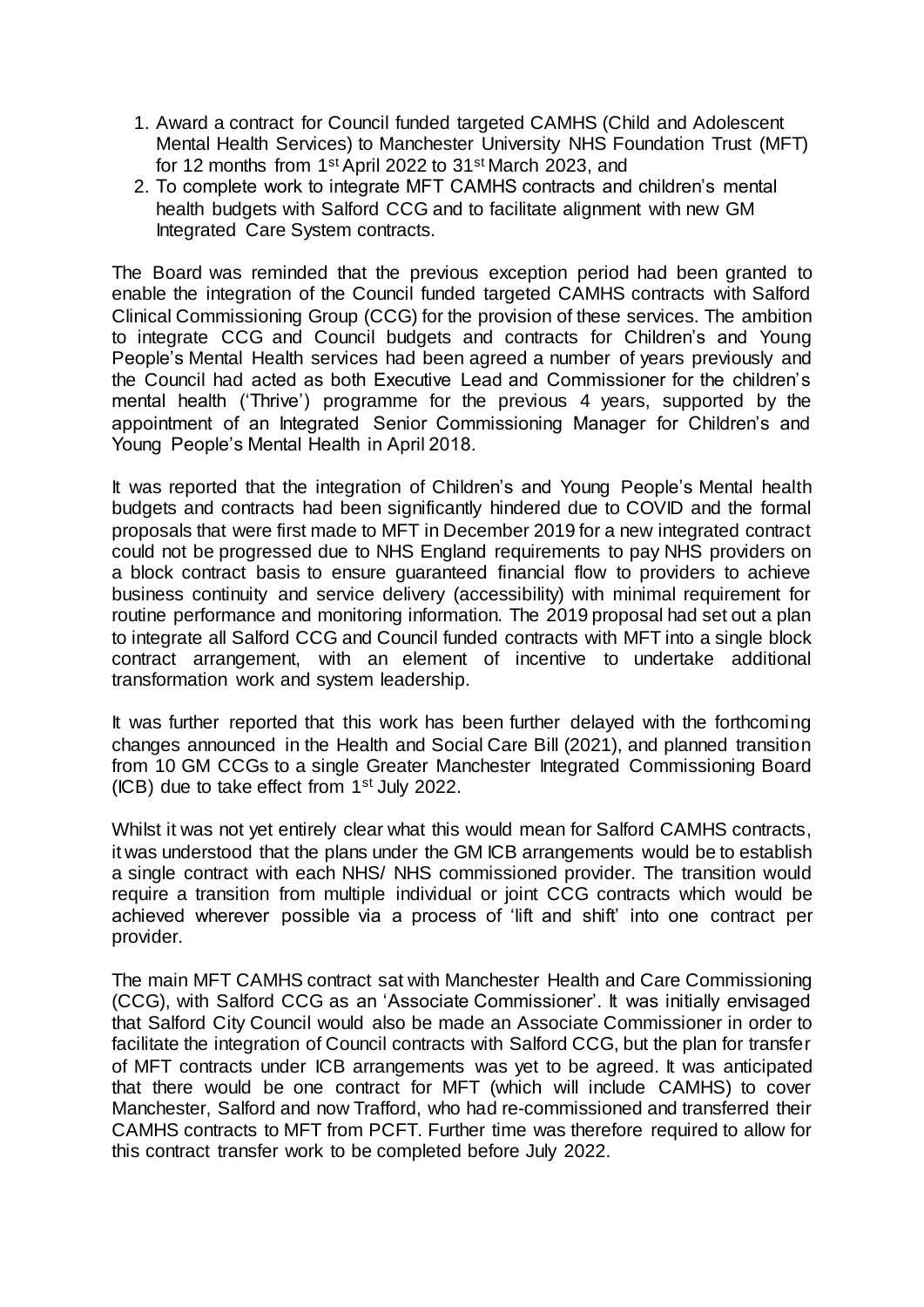The significant proportion of funding into MFT Salford CAMHS was from Salford CCG as was detailed in table 2 of the report, with Salford City Council contributing only a comparatively small amount. Until March 2022, the three main Council funded contracts were for the targeted services, as detailed in the report at an annual value of **£308,871.** Two of these were jointly funded with CCG and were therefore not standalone services (Emerge and Starlac). All Council and CCG CAMHS contracts were recurrently funded and budgets were now included within the Integrated Fund/ Pooled budget from April 2022.

The Board was reminded that Salford CAMHS had signed a Social Value Pledge some years ago. Social Value benefits of the contract/ scheme were outlined within the report.

It was confirmed that as Salford was already involved with MFT and that they would be creating a relationship with the council as an associate (which was already in place with the CCG), that concerns about current delivery of services and their future delivery would be suitably managed. Furthermore, of all the services, presently, this was the least at risk of cuts and there was confidence that CAMHS would be protected.

It was highlighted that the Council's funding would go towards:

- Emerge which is a 17-year-old service (£75,000)
- Youth Justice Service (£43,871)
- STARLAC CAMHS for cared for children (£190,000)

There would also be £70,000 going towards the Route 29 Service which had now been approved for recurrent funding.

It was confirmed that whilst there had not been a contract review of social value in the previous two years, in view of its importance to the council, a review would be picked up.

RESOLVED, THAT: The Procurement Board:

- 1. Award a contract for Council funded targeted CAMHS (Child and Adolescent Mental Health Services) to Manchester University NHS Foundation Trust (MFT) for 12 months from 1st April 2022 to 31st March 2023; and
- 2. To complete work to integrate MFT CAMHS contracts and children's mental health budgets with Salford CCG and to facilitate alignment with new GM Integrated Care System contracts.

## **5(b) Request for approval to go out to competition through existing Frameworks for contractors to design and install up to 4 Air Source Heat Pump systems as part of the Public Sector Decarbonisation Scheme 3.**

Consideration was given to a report of the Strategic Director for the Place Directorate requesting approval going out to tender through a Framework for the design and build of 4 Air Source Heat Pump systems as part of the Public Sector Decarbonisation Procedure Rules.

The Board was advised that the Public Sector Decarbonisation Scheme 3 funding consortium bid, led by the GMCA and where Salford City Council was a partner, had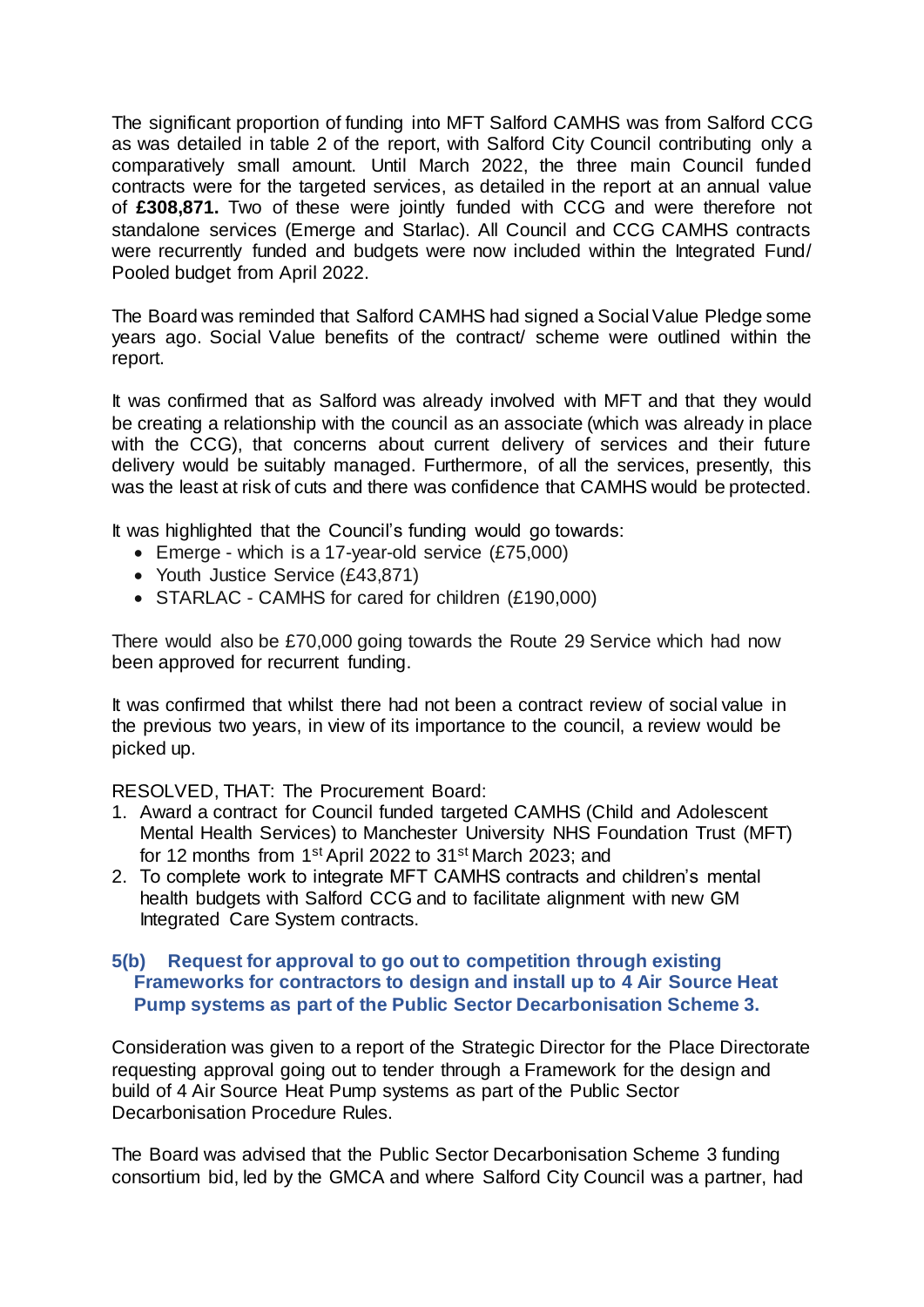been approved by Salix and an award has been made to GMCA of £19m. The total project value for Salford City Council was £747,467 to install Air Source Heat Pumps at 4 sites, this would be a grant of £331,979 and match funding of £415,488.

The proposed sites were as listed below and would be part of its contribution towards Greater Manchester's target of becoming a carbon-neutral city region by 2038:

- Beesley Green
- Boothtown Library
- Turnpike Mess room
- Waterside Activity Centre

The Board was further advised that the project would run from 1<sup>st</sup> April 2022- 31<sup>st</sup> March 2023.

RESOLVED, THAT: The Procurement Board approve going out to tender through a Framework for the design and build of 4 Air Source Heat Pump systems as part of the Public Sector Decarbonisation Scheme 3 which is to be procured in accordance with the Council's Contract Procedure Rules.

## **6(a) LATE ITEM – Approval to award the Contract for Merchant acquiring (enables the Council to accept credit and debit card payments)**

Consideration was given to a report of the Strategic Director of Service Reform requesting that the Procurement Board approve the award of the Contract for Merchant acquiring (enables the Council to accept credit and debit card payments).

The Board was advised that in order to accept payments from bill payers via debit and credit cards the Council required a merchant acquirer, that processes card payments and passed the payments to the Council.

The Board was further advised that there was a facility within the Council's bank contract that permitted the Council to access merchant acquiring services using the direct award process and terms of the Crown Commercial Services Framework RM6118 - Payment Acceptance.

It was reported that the Council's income management system provider was changing their gateway provider, as part to this change the Council must obtain new merchant IDs as soon as possible to enable the change to be made by the 31 October 2022, this had communicated at a meeting on the  $13<sup>th</sup>$  April. As part of the process the income management system provider was freezing all other development and a delay in getting a decision on the change in merchant provider could lead to the Council being unable to process card payments after that date. To mitigate this occurring the Council would need to continue with its existing supplier paying the higher fees.

It was further reported that the Council would need to work with its existing merchant provider until the changeover in October 2022 if the income management system provider freeze on development includes changes of MIDs in the interim.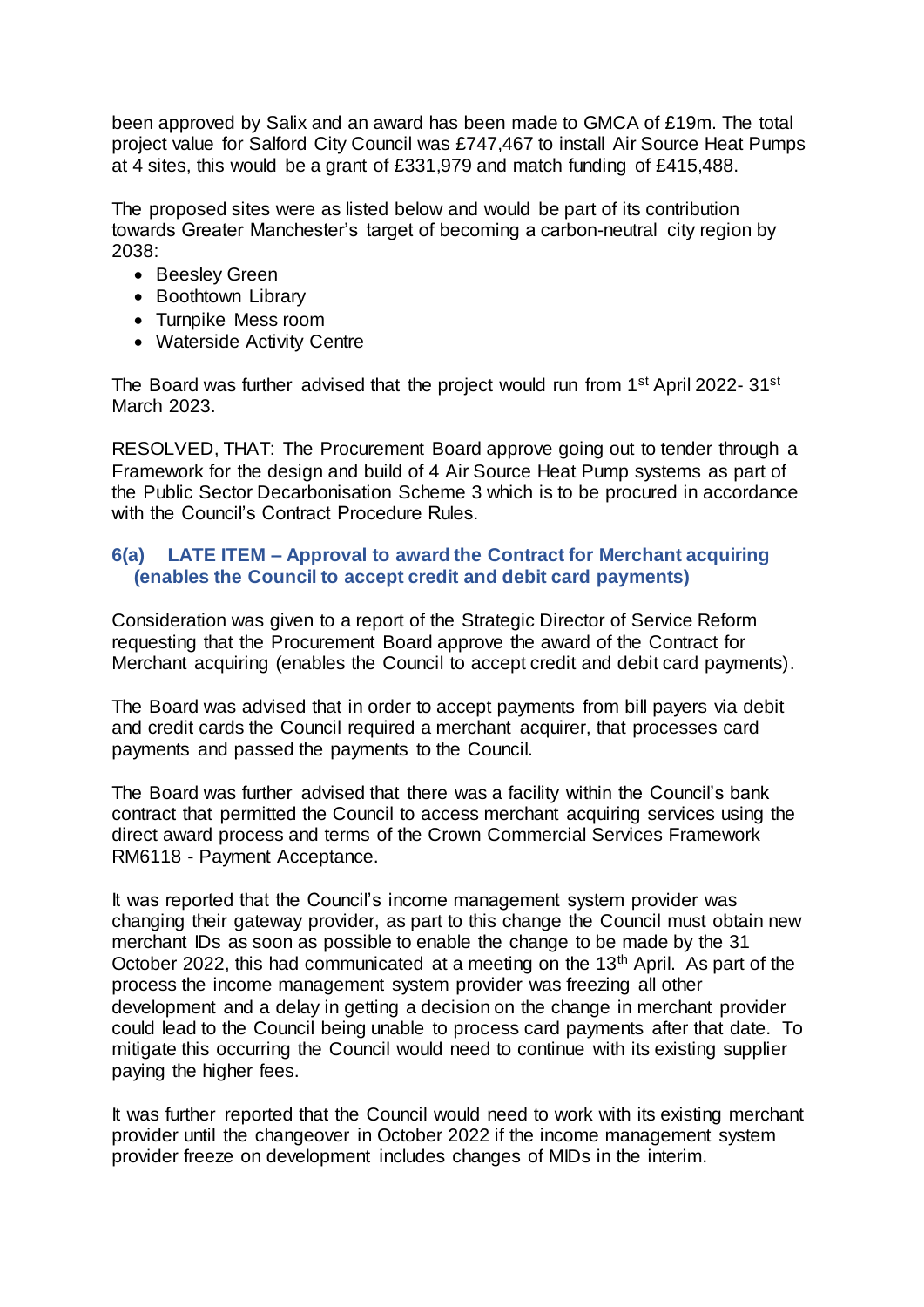As part of the due diligence of checking that the Council was receiving the most competitive rates available through the CCS framework, the user guidance had followed which required the Council to undertake a desktop evaluation of the three providers on the framework.

Contact had been made with CCS who provided pricing spreadsheets for the 3 suppliers on the framework. After entering the Council's card processing volumes and values, the estimated costs for 12 months of the 3 providers had been compared.

|            | -       |
|------------|---------|
| Supplier 1 | 103,446 |
| Supplier 2 | 94,190  |
| Global pay | 79,794  |

These represent a saving of approx. £39k per annum against the current contract cost of £119,165 (excludes chip and pin costs).

The contract would be for 3 years with 2 options to extend for a further 12 months to be approved by Strategic Director – Service Reform.

The start date of the contract would need to be determined following consultation with the Council's supplier of its income management software as some configuration work would be required to use the new merchant provider. When a commencement date for the switch over had been confirmed, there would be a 4 week lead in period and the cost of the switch would be £5k, however this cost would be recouped in the first months of the new contract.

The following legal implications had been received since publication of the agenda and reports:

*"When commissioning contracts for the procurement of goods, services, or the execution of works, the Council must comply with the Public Contracts Regulations 2015 (PCR) and its own Contractual Standing Orders (CSO's), failing which a contract may be subject to legal challenge from an aggrieved provider. The proposed award of the contract follows an exercise to call off following competition in accordance with an appropriate Crown Commercial Services (CCS) Framework.*

*CSO's stipulate that where a suitable framework exists, this must be used unless there is an auditable reason not to do so. The proposed award of the contract follows a call off exercise in accordance with the CCS framework referred to in the body of the report, which is a fully compliant framework from a legislative perspective available for the Council (and other local authorities) to use.*

*The Council can comply with the requirements of PCR by carrying out its own procurement exercise or relying upon another contracting authority's compliant procurement exercise. In that regard, contracting authorities may procure goods, works or services through a 'central purchasing body' (and are deemed to have complied with PCR to the extent that the central purchasing body has). The definition of 'central purchasing body' includes an authority that concludes framework*